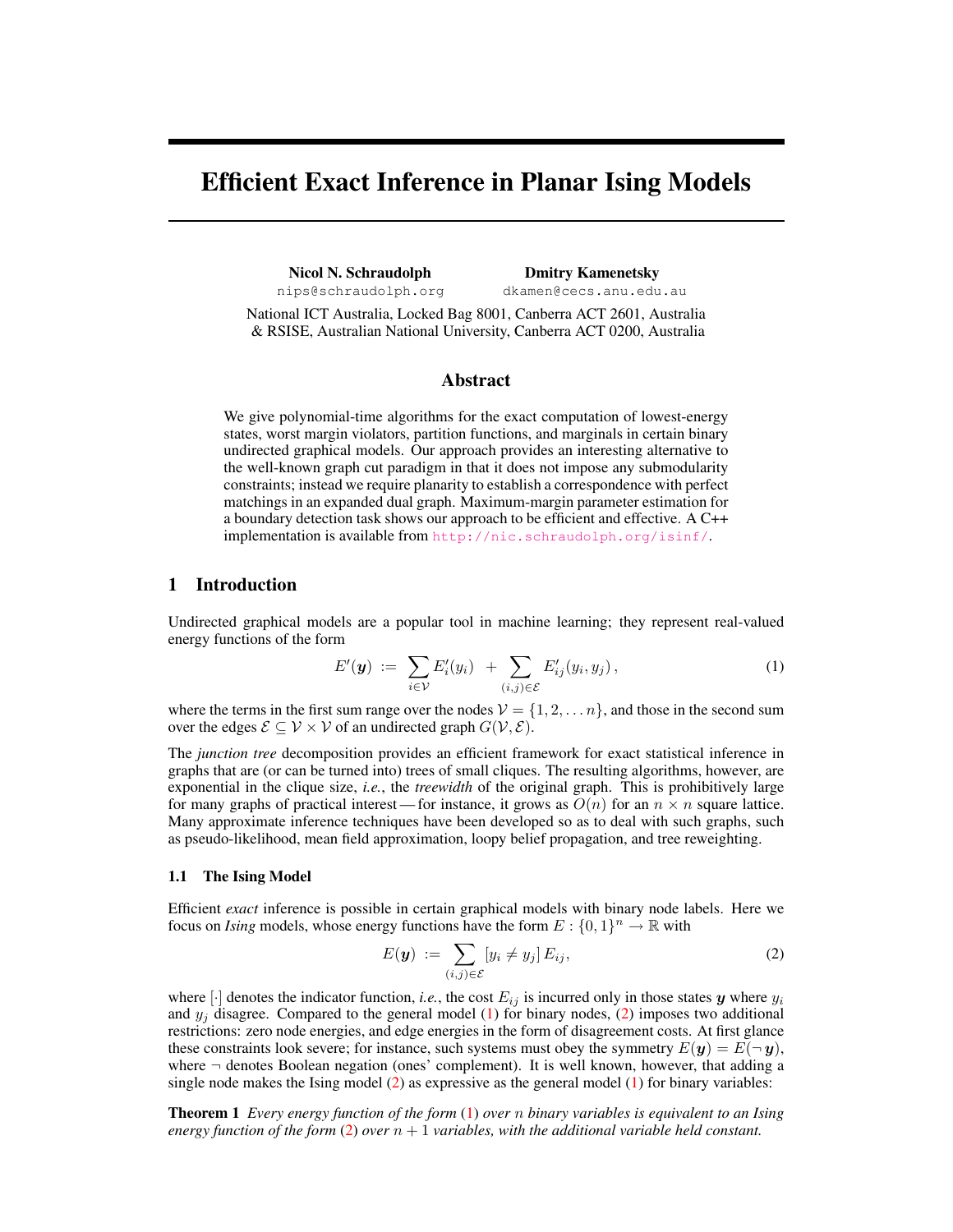

Figure 1: Equivalent Ising model (with disagreement costs) for a given (a) node energy  $E_i'$ , (b) edge energy  $E'_{ij}$  in a binary graphical model; (c) equivalent submodular model if  $E_{ij} > 0$  and  $E_{0i} > 0$ but  $E_{0j} < 0$ ; (d) equivalent directed model of Kolmogorov and Zabih [1], Fig. 2d.

**Proof** by construction: Two energy functions are equivalent if they differ only by a constant. Without loss of generality, denote the additional variable  $y_0$  and hold it constant at  $y_0 := 0$ . Given an energy function of the form (1), construct an Ising model with disagreement costs as follows:

- 1. For each node energy function  $E'_i(y_i)$ , add a disagreement cost term  $E_{0i} := E'_i(1) E'_i(0)$ ;
- 2. For each edge energy function  $E'_{ij}(y_i, y_j)$ , add the three disagreement cost terms

$$
E_{ij} := \frac{1}{2} [(E'_{ij}(0,1) + E'_{ij}(1,0)) - (E'_{ij}(0,0) + E'_{ij}(1,1))],
$$
  
\n
$$
E_{0i} := E'_{ij}(1,0) - E'_{ij}(0,0) - E_{ij},
$$
 and  
\n
$$
E_{0j} := E'_{ij}(0,1) - E'_{ij}(0,0) - E_{ij}.
$$
 (3)

Summing the above terms, the total *bias* of node i (*i.e.*, its disagreement cost with the bias node) is

$$
E_{0i} = E'_i(1) - E'_i(0) + \sum_{j:(i,j) \in \mathcal{E}} [E'_{ij}(1,0) - E'_{ij}(0,0) - E_{ij}]. \tag{4}
$$

This construction defines an Ising model whose energy in every configuration  $y$  is shifted, relative to that of the general model we started with, by the same constant amount, namely  $E'(0)$ :

$$
\forall \mathbf{y} \in \{0,1\}^n : E\left(\begin{bmatrix} 0 \\ \mathbf{y} \end{bmatrix}\right) = E'(\mathbf{y}) - \sum_{i \in \mathcal{V}} E'_i(0) - \sum_{(i,j) \in \mathcal{E}} E'_{ij}(0,0) = E'(\mathbf{y}) - E'(\mathbf{0}). \quad (5)
$$

The two models' energy functions are therefore equivalent.

Note how in the above construction the label symmetry  $E(y) = E(\neg y)$  of the plain Ising model (2) is conveniently broken by the introduction of a bias node, through the convention that  $y_0 := 0$ .

#### 1.2 Energy Minimization via Graph Cuts

**Definition 2** The cut C of a binary graphical model  $G(V, \mathcal{E})$  induced by state  $y \in \{0, 1\}^n$  is the set  $\mathcal{C}(\bm{y}) := \{(i, j) \in \mathcal{E} : y_i \neq y_j\}$ ; its weight  $|\mathcal{C}(\bm{y})|$  is the sum of the weights of its edges.

Any given state y partitions the nodes of a binary graphical model into two sets: those labeled '0', and those labeled '1'. The corresponding *graph cut* is the set of edges crossing the partition; since only they contribute disagreement costs to the Ising model (2), we have  $\forall y : |\mathcal{C}(y)| = E(y)$ . The lowest-energy state of an Ising model therefore induces its minimum-weight cut.

Minimum-weight cuts can be computed in polynomial time in graphs whose edge weights are all non-negative. Introducing one more node, with the constraint  $y_{n+1} := 1$ , allows us to construct an equivalent energy function by replacing each negatively weighted bias edge  $E_{0i} < 0$  by an edge to the new node  $n + 1$  with the positive weight  $E_{i,n+1} := -E_{0i} > 0$  (Figure 1c). This still leaves us with the requirement that all non-bias edges be non-negative. This *submodularity* constraint implies that agreement between nodes must be locally preferable to disagreement — a severe limitation.

Graph cuts have been widely used in machine learning to find lowest-energy configurations, in particular in image processing. Our construction (Figure 1c) differs from that of Kolmogorov and Zabih [1] (Figure 1d) in that we do not employ the notion of *directed* edges. (In directed graphs, the weight of a cut is the sum of the weights of only those edges crossing the cut in a given direction.)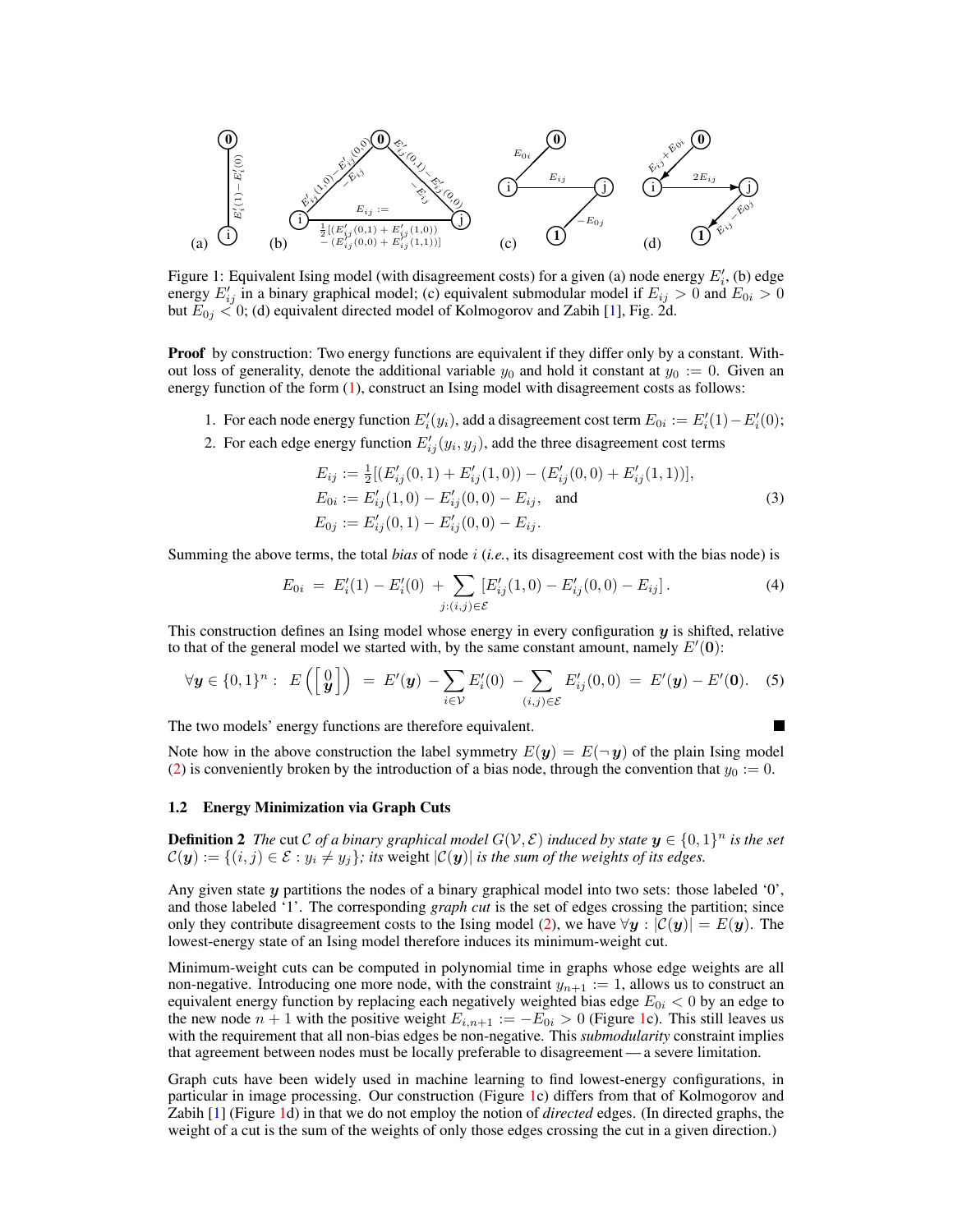

Figure 2: (a) a non-plane drawing of a planar graph; (b) a plane drawing of the same graph; (c) a different plane drawing of same graph, with the same planar embedding as (b); (d) a plane drawing of the same graph with a different planar embedding.

# 2 Planarity

Unlike graph cut methods, the inference algorithms we describe below do not depend on submodularity; instead they require that the model graph be *planar*, and that a planar *embedding* be provided.

#### 2.1 Embedding Planar Graphs

**Definition 3** Let  $G(\mathcal{V}, \mathcal{E})$  be an undirected, connected graph. For each vertex  $i \in \mathcal{V}$ , let  $\mathcal{E}_i$  denote *the set of edges in*  $\mathcal{E}$  *incident upon i, considered as being oriented away from i, and let*  $\pi_i$  *be a cyclic permutation of*  $\mathcal{E}_i$ *.* A rotation system *for* G *is a set of permutations*  $\Pi = {\pi_i : i \in \mathcal{V}}$ *.* 

Rotation systems [2] directly correspond to topological graph embeddings in orientable surfaces:

Theorem 4 (White and Beineke [2], p. 22f) *Each rotation system determines an embedding of* G *in some orientable surface* S such that  $\forall i \in V$ , any edge  $(i, j) \in \mathcal{E}_i$  is followed by  $\pi_i(i, j)$  in (say) *clockwise orientation, and such that the* faces F *of the embedding, given by the orbits of the mapping*  $(i, j) \rightarrow \pi_j(j, i)$ *, are 2-cells (topological disks).* 

Note that while in graph visualisation "embedding" is often used as a synonym for "drawing", in modern topological graph theory it stands for "rotation system". We adopt the latter usage, which views embeddings as equivalence classes of graph drawings characterized by identical cyclic ordering of the edges incident upon each vertex. For instance,  $\pi_4(4,5) = (4,3)$  in Figures 2b and 2c (same embedding) but  $\pi_4(4, 5) = (4, 1)$  in Figure 2d (different embedding). A sample face in Figures 2b–2d is given by the orbit  $(4, 1) \rightarrow \pi_1(1, 4) = (1, 2) \rightarrow \pi_2(2, 1) = (2, 4) \rightarrow \pi_4(4, 2) = (4, 1)$ . The *genus* g of the embedding surface S can be determined from the *Euler characteristic*

$$
|\mathcal{V}| - |\mathcal{E}| + |\mathcal{F}| = 2 - 2g,\tag{6}
$$

where  $|\mathcal{F}|$  is found by counting the orbits of the rotation system, as described in Theorem 4. Since planar graphs are exactly those that can be embedded on a surface of genus  $g = 0$  (a topological sphere), we arrive at a purely combinatorial definition of planarity:

**Definition 5** *A graph*  $G(V, \mathcal{E})$  *is* planar *iff it has a rotation system*  $\Pi$  *producing exactly*  $2 + |\mathcal{E}| - |V|$ *orbits. Such a system is called a* planar embedding *of* G, and  $G(V, \mathcal{E}, \Pi)$  *is called a* plane graph.

Our inference algorithms require a plane graph as input. In certain domains (*e.g.*, when working with geographic information) a plane drawing of the graph (from which the corresponding embedding is readily determined) may be available. Where it is not, we employ the algorithm of Boyer and Myrvold  $\lceil 3 \rceil$  which, given any connected graph G as input, produces in linear time either a planar embedding for G or a proof that G is non-planar. Source code for this step is freely available [3, 4].

#### 2.2 The Planarity Constraint

In Section 1.1 we have mapped a general binary graphical model to an Ising model with an additional bias node; now we require that that Ising model be planar. What does that imply for the original, general model? If all nodes of the graph are to be connected to the bias node without violating planarity, the graph has to be *outerplanar*, *i.e.*, have a planar embedding in which all its nodes lie on the external face — a very severe restriction.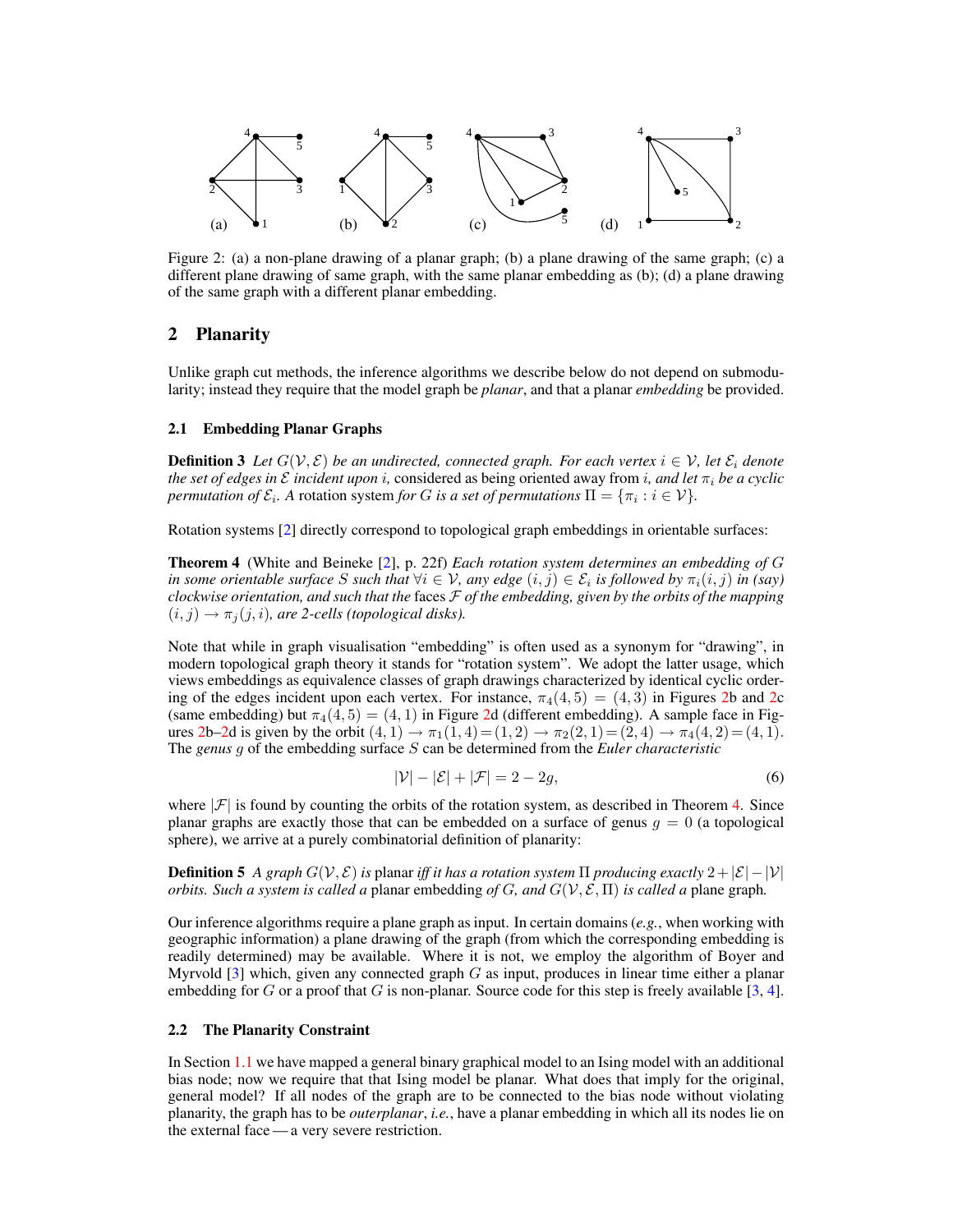

Figure 3: Possible cuts (bold blue dashes) of a square face of the model graph (dashed) and complementary perfect matchings (bold red lines) of its expanded dual (solid lines).

The situation improves, however, if only a subset  $\mathcal{B} \subset \mathcal{V}$  of nodes have non-zero bias (4): Then the graph only has to be  $\beta$ -outerplanar, *i.e.*, have a planar embedding in which all nodes in  $\beta$  lie on the same face. In image processing, for instance, where it is common to operate on a square grid of pixels, we can permit bias for all nodes on the perimeter of the grid. In general, a planar embedding which maximizes a weighted sum over the nodes bordering a given face can be found in linear time [5]; by setting node weights to some measure of bias (such as  $E_{0i}^2$ ) we can efficiently obtain the planar Ising model closest (in that measure) to any given planar binary graphical model.

In contrast to submodularity,  $\beta$ -outerplanarity is a structural constraint. This has the advantage that once a model obeying the constraint is selected, inference (*e.g.*, parameter estimation) can proceed via unconstrained methods (*e.g.*, optimization). Finally, we note that all our algorithms can be extended to work for non-planar graphs as well. They then take time exponential in the genus of the embedding though still polynomial in the size of the graph; for graphs of low genus this may well be preferable to current approximative methods.

# 3 Computing Optimal States via Maximum-Weight Perfect Matching

The relationship between the states of a planar Ising model and perfect matchings ("dimer coverings" to physicists) was first discovered by Kasteleyn [6] and Fisher [7]. Globerson and Jaakkola [8] presented a more direct construction for triangulated graphs, which we generalize here.

## 3.1 The Expanded Dual Graph

**Definition 6** The dual  $G^*(\mathcal{F}, \mathcal{E})$  of an embedded graph  $G(\mathcal{V}, \mathcal{E}, \Pi)$  has a vertex for each face of G, *with edges connecting vertices corresponding to faces that are adjacent (*i.e.*, share an edge) in* G*.*

Each edge of the dual crosses exactly one edge of the original graph; due to this one-to-one relationship we will consider the dual to have the *same* set of edges  $\mathcal E$  (with the same energies) as the original.

We now expand the dual graph by replacing each node with a  $q$ -clique, where  $q$  is the degree of the node, as shown in Figure 3 for  $q = 4$ . The additional edges internal to each q-clique are given zero energy so as to leave the model unaffected. For large q the introduction of these  $O(q^2)$  internal edges slows down subsequent computations (solid line in Figure 4, left); this can be avoided by subdividing the offending q-gonal face with chords (which are also given zero energy) before constructing the dual. Our implementation performs best when "octangulating" the graph, *i.e.*, splitting octagons off all faces with  $q > 13$ ; this is more efficient than a full triangulation (Figure 4, left).

#### 3.2 Complementary Perfect Matchings

**Definition 7** *A* perfect matching *of a graph*  $G(V, \mathcal{E})$  *is a subset*  $M \subseteq \mathcal{E}$  *of edges wherein exactly one edge is incident upon each vertex in*  $V$ *; its weight*  $|M|$  *is the sum of the weights of its edges.* 

**Theorem 8** *For every cut* C *of an embedded graph*  $G(V, \mathcal{E}, \Pi)$  *there exists at least one (if G is triangulated: exactly one) perfect matching*  $M$  *of its expanded dual* complementary *to*  $C$ *, i.e.,*  $\mathcal{E}\setminus\mathcal{M}=\mathcal{C}$ *.* 

**Proof sketch** Consider the complement  $\mathcal{E}\setminus\mathcal{C}$  of the cut as a partial matching of the expanded dual. By definition,  $C$  intersects any cycle of  $G$ , and therefore also the perimeters of  $G$ 's faces  $\mathcal{F}$ , in an even number of edges. In each clique of the expanded dual,  $\mathcal{C}$ 's complement thus leaves an even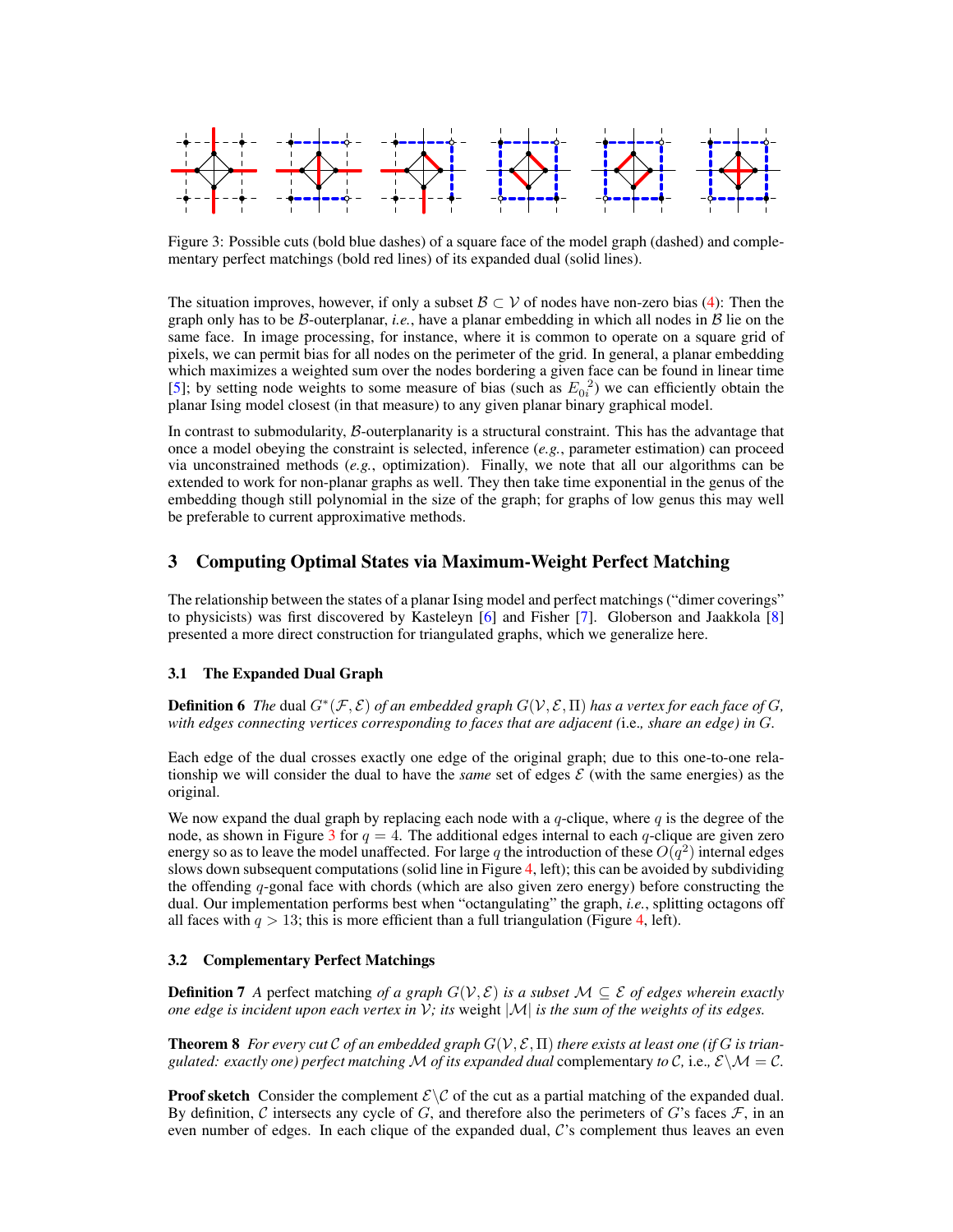number of nodes unmatched;  $M$  can therefore be completed using only edges interior to the cliques. In a 3-clique, there is only one way to do this, so  $M$  is unique if  $G$  is triangulated.

In other words, there exists a surjection from perfect matchings in the expanded dual of  $G$  to cuts in G. Furthermore, since we have given edges interior to the cliques of the expanded dual zero energy, every perfect matching M complementary to a cut C of our Ising model  $(2)$  obeys the relation

$$
|\mathcal{M}| + |\mathcal{C}| = \sum_{(i,j)\in\mathcal{E}} E_{ij} = \text{const.}
$$
 (7)

This means that instead of a minimum-weight cut in a graph we can look for a maximum-weight perfect matching in its expanded dual. But will that matching always be complementary to a cut?

**Theorem 9** *Every perfect matching* M *of the expanded dual of a* plane *graph*  $G(V, \mathcal{E}, \Pi)$  *is complementary to a cut*  $\mathcal C$  *of*  $G$ *, i.e.,*  $\mathcal E \backslash \mathcal M = \mathcal C$ *.* 

**Proof sketch** In each clique of the expanded dual, an even number of nodes is matched by edges interior to the clique. The complement  $\mathcal{E}\setminus\mathcal{M}$  of the matching in G thus contains an even number of edges around the perimeter of each face of the embedding. By induction over faces, this holds for every *contractible* (on the embedding surface) cycle of G. Because a plane is simply connected, all cycles in a plane graph are contractible; thus  $\mathcal{E}\setminus\mathcal{M}$  is a cut.

This is where planarity matters: Surfaces of non-zero genus are not simply connected, and thus non-plane graphs may contain non-contractible cycles; our construction does not guarantee that the complement  $\mathcal{E}\setminus\mathcal{M}$  of a perfect matching of the expanded dual contains an even number of edges along such cycles. For planar graphs, however, the above theorems allow us to leverage known polynomial-time algorithms for perfect matchings into inference methods for Ising models.

#### 3.3 The Lowest-Energy (MAP or Ground) State

The blossom-shrinking algorithm  $[9, 10]$  is a sophisticated method to efficiently compute the maximum-weight perfect matching of a graph. It can be implemented to run in as little as  $O(|\mathcal{E}| |\mathcal{V}| \log |\mathcal{V}|)$  time. Although the Blossom IV code we are using [11] is asymptotically less efficient  $- O(|\mathcal{E}| |\mathcal{V}|^2)$  — we have found it to be very fast in practice (Figure 4, left).

We can now efficiently compute the lowest-energy state of a planar Ising model as follows: Find a planar embedding of the model graph (Section 2.1), construct its expanded dual (Section 3.1), and run the blossom-shrinking algorithm on that to compute its maximum-weight perfect matching. Its complement in the original model is the minimum-weight graph cut (Section 3.2). We can identify the state which induces this cut via a depth-first graph traversal that labels nodes as it encounters them, starting by labeling the bias node  $y_0 := 0$ ; this is shown below as Algorithm 1.

| <b>Algorithm 1</b> Find State from Corresponding Graph Cut |                                                           |                                                                        |
|------------------------------------------------------------|-----------------------------------------------------------|------------------------------------------------------------------------|
| Input:                                                     | Ising model graph $G(V, \mathcal{E})$                     | <b>procedure</b> dfs_state( $i \in \{0, 1, 2, , n\}, s \in \{0, 1\}$ ) |
|                                                            | graph cut $\mathcal{C}(\mathbf{y}) \subseteq \mathcal{E}$ | <b>if</b> $y_i$ = unknown <b>then</b>                                  |
|                                                            | 1. $\forall i \in \{0, 1, 2, \ldots n\}$ :                | $y_i := s; \ \forall (i, j) \in \mathcal{E}_i:$                        |
|                                                            | $y_i :=$ unknown;                                         | <b>if</b> $(i, j) \in \mathcal{C}$ then dfs_state(j, $\neg s$ );       |
| 2.                                                         | $dfs-state(0, 0)$ ;                                       | <b>else</b> dfs_state $(j, s)$ ;                                       |
| Output:                                                    | state vector $y$                                          | else assert $y_i = s$ ;                                                |

## 3.4 The Worst Margin Violator

Maximum-margin parameter estimation in graphical models involves determining the *worst margin violator* — the state that minimizes, relative to a given target state y ∗ , the *margin energy*

$$
M(\boldsymbol{y}|\boldsymbol{y}^*)\;:=\;E(\boldsymbol{y})-d(\boldsymbol{y}|\boldsymbol{y}^*),\tag{8}
$$

where  $d(\cdot|\cdot)$  is a measure of divergence in state space. If  $d(\cdot|\cdot)$  is the weighted Hamming distance

$$
d(\mathbf{y}|\mathbf{y}^*) := \sum_{(i,j)\in\mathcal{E}} [[y_i \neq y_j] \neq [y_i^* \neq y_j^*]] v_{ij}, \tag{9}
$$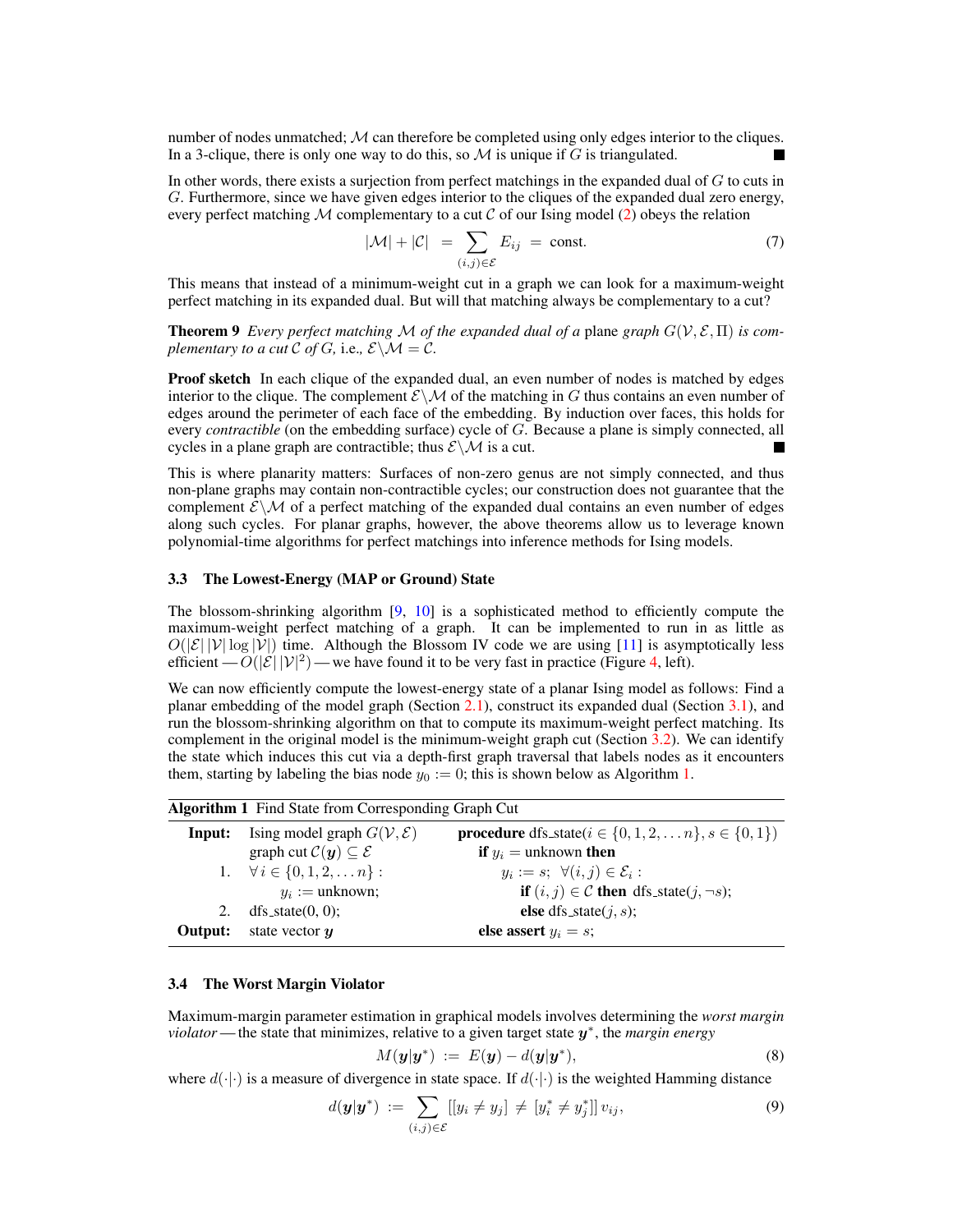

Figure 4: Cost of inference on a ring graph, plotted against ring size. Left & center: CPU time on Apple MacBook with 2.2 GHz Intel Core2 Duo processor; right: storage size. Left: MAP state via Blossom IV [11] on original, triangulated, and octangulated ring; center & right: marginal probabilities, full matrix K (double precision, no prefactoring) *vs.* prefactored half-Kasteleyn bitmatrix H.

where the  $v_{ij} \geq 0$  are constant weighting factors (in the simplest case: all ones) on the edges of our Ising model, then it is easily verified that the margin energy (8) is implemented (up to a shift that depends only on  $y^*$ ) by an isomorphic Ising model with disagreement costs

$$
E_{ij} + (2\left[y_i^* \neq y_j^*\right] - 1)v_{ij}.
$$
\n(10)

We can thus use our algorithm of Section 3.3 to efficiently find the worst margin violator,  $\operatorname{argmin}_{y} M(y|y^*)$ , for maximum-margin parameter estimation.

## 4 Computing the Partition Function and Marginal Probabilities<sup>1</sup>

A Markov random field (MRF) over our Ising model (2) models the distribution

$$
\mathbb{P}(\mathbf{y}) = \frac{1}{Z} e^{-E(\mathbf{y})}, \quad \text{where} \quad Z := \sum_{\mathbf{y}} e^{-E(\mathbf{y})} \tag{11}
$$

is the MRF's *partition function*. As it involves a summation over exponentially many states  $y$ , calculating the partition function is generally intractable. For planar graphs, however, the generating function for perfect matchings can be calculated in polynomial time via the determinant of a skewsymmetric matrix  $[6, 7]$ . Due to the close relationship with graph cuts (Section 3.2) we can calculate  $Z$  in (11) likewise. Elaborating on work of Globerson and Jaakkola  $[8]$ , we first convert the Ising model graph into a Boolean "half-Kasteleyn" matrix  $H$ :

- 1. *plane triangulate* the embedded graph so as to make the relationship between cuts and complementary perfect matchings a bijection (*cf.* Section 3.2);
- 2. *orient* the edges of the graph such that the in-degree of every node is odd;
- 3. *construct* the Boolean half-Kasteleyn matrix H from the oriented graph;
- 4. *prefactor* the triangulation edges (added in Step 1) out of H.

Our Step 2 simplifies equivalent operations in previous constructions [6–8], Step 3 differs in that it only sets unit  $(i.e., +1)$  entries in a Boolean matrix, and Step 4 can dramatically reduce the size of  $H$ for compact storage (as a bit matrix) and faster subsequent computations (Figure 4, center  $\&$  right).

For a given set of disagreement edge costs  $E_k$ ,  $k = \{1, 2, \dots |E|\}$  on that graph, we then build from H and the  $E_k$  the skew-symmetric, real-valued Kasteleyn matrix  $\boldsymbol{K}$ :

- 1.  $K := H$ ;
- 2.  $\forall k \in \{1, 2, \ldots |{\cal E}|\} :$   $\mathbf{K}_{2k-1,2k} := \mathbf{K}_{2k-1,2k} + e^{E_k};$
- 3.  $K := K K^{\top}$ .

The partition function for perfect matchings is  $\sqrt{|K|}$  [6–8], so we factor  $K$  and use (7) to compute the log partition function for (11) as  $\ln Z = \frac{1}{2} \ln |\mathbf{K}| - \sum_{k \in \mathcal{E}} E_k$ . Its derivative yields the *marginal probability* of disagreement on the  $k^{\text{th}}$  edge, and is computed via the inverse of  $\boldsymbol{K}$ :

$$
\mathbb{P}(k \in \mathcal{C}) := -\frac{\partial \ln Z}{\partial E_k} = 1 - \frac{1}{2|\mathbf{K}|} \frac{\partial |\mathbf{K}|}{\partial E_k} = 1 - \frac{1}{2} \operatorname{tr} \left( \mathbf{K}^{-1} \frac{\partial \mathbf{K}}{\partial E_k} \right) = 1 + \mathbf{K}_{2k-1, 2k}^{-1} \mathbf{K}_{2k-1, 2k}.
$$

<sup>&</sup>lt;sup>1</sup> We only have space for a high-level overview here; see [12] for full details.  $(12)$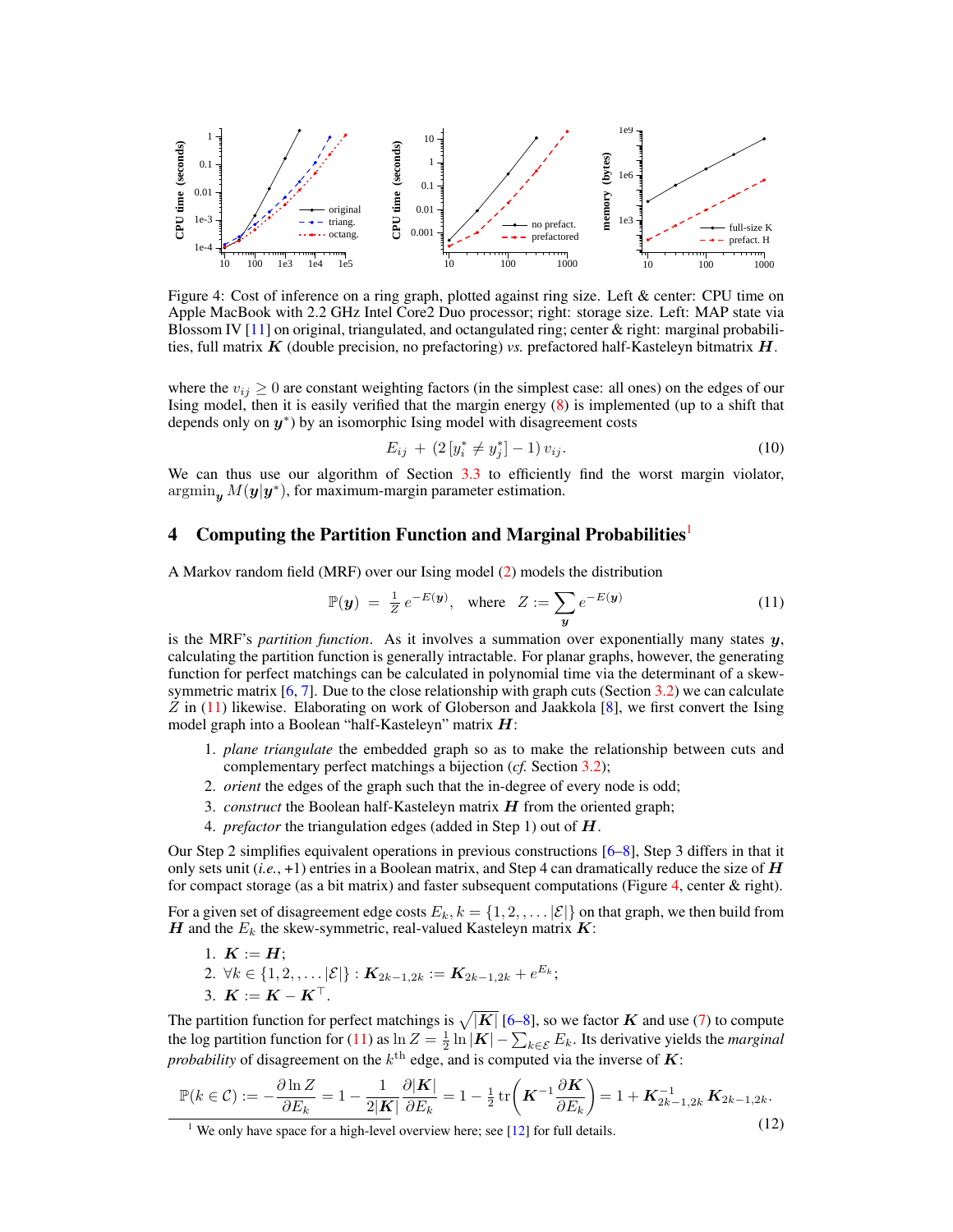

Figure 5: Boundary detection by maximum-margin training of planar Ising grids; from left to right: Ising model ( $100 \times 100$  grid), original image, noisy mask, and MAP segmentation of the Ising grid.

## 5 Maximum Likelihood *vs.* Maximum Margin CRF Parameter Estimation

Our algorithms can be applied to regularized parameter estimation in conditional random fields (CRFs). In a linear planar Ising CRF, the disagreement costs  $E_{ij}$  in (2) are computed as inner products between features (sufficient statistics) x of the modeled data and corresponding parameters  $\theta$ of the model, and (11) is used to model the *conditional* distribution  $\mathbb{P}(y|x, \theta)$ . Maximum likelihood (ML) parameter estimation then seeks to minimize *wrt.*  $\theta$  the  $L_2$ -regularized negative log likelihood

$$
L_{\text{ML}}(\boldsymbol{\theta}) := \frac{1}{2}\lambda \|\boldsymbol{\theta}\|^2 - \ln \mathbb{P}(\boldsymbol{y}^*|\boldsymbol{x}, \boldsymbol{\theta}) = \frac{1}{2}\lambda \|\boldsymbol{\theta}\|^2 + E(\boldsymbol{y}^*|\boldsymbol{x}, \boldsymbol{\theta}) + \ln Z(\boldsymbol{\theta}|\boldsymbol{x}) \qquad (13)
$$

of a given target labeling  $y^{*},^2$  with regularization parameter  $\lambda$ . This is a smooth, convex objective that can be optimized via batch or online implementations of gradient methods such as LBFGS [13]; the gradient of the log partition function in (13) is obtained by computing the marginals (12). For maximum margin (MM) parameter estimation  $[14]$  we instead minimize

$$
L_{\text{MM}}(\boldsymbol{\theta}) := \frac{1}{2} \lambda \|\boldsymbol{\theta}\|^2 + E(\boldsymbol{y}^*|\boldsymbol{x}, \boldsymbol{\theta}) - \min_{\boldsymbol{y}} M(\boldsymbol{y}|\boldsymbol{y}^*, \boldsymbol{x}, \boldsymbol{\theta})
$$
  
= 
$$
\frac{1}{2} \lambda \|\boldsymbol{\theta}\|^2 + E(\boldsymbol{y}^*|\boldsymbol{x}, \boldsymbol{\theta}) - E(\hat{\boldsymbol{y}}|\boldsymbol{x}, \boldsymbol{\theta}) + d(\hat{\boldsymbol{y}}|\boldsymbol{y}^*),
$$
 (14)

where  $\hat{y}$  :=  $\operatorname{argmin}_y M(y|y, x, \theta)$  is the worst margin violator, *i.e.*, the state that minimizes the margin energy (8).  $L_{MM}(\theta)$  is convex but non-smooth; we can minimize it via bundle methods such as the BT bundle trust algorithm [15], making use of the convenient lower bound  $\forall \theta : L_{MM}(\theta) \geq 0$ .

To demonstrate the scalability of planar Ising models, we designed a simple boundary detection task based on images from the GrabCut Ground Truth image segmentation database [16]. We took  $100 \times 100$  pixel subregions of images that depicted a segmentation boundary, and corrupted the segmentation mask with pink noise, produced by convolving a white noise image (all pixels i.i.d. uniformly random) with a Gaussian density with one pixel standard deviation. We then employed a planar Ising model to recover the original boundary — namely, a  $100 \times 100$  square grid with one additional edge pegged to a high energy, encoding prior knowledge that two opposing corners of the grid depict different regions (Figure 5, left). The energy of the other edges was  $E_{ij}$  :=  $\langle [1, |x_i - x_j|], \theta \rangle$ , where  $x_i$  is the pixel intensity at node i. We did not employ a bias node for this task, and simply set  $\lambda = 1$ .

Note that this is a huge model: 10 000 nodes and 19 801 edges. Computing the partition function or marginals would require inverting a Kasteleyn matrix with over  $1.5 \cdot 10^9$  entries; minimizing (13) is therefore computationally infeasible for us. Computing a ground state via the algorithm described in Section 3, by contrast, takes only 0.3 seconds on an Apple MacBook with 2.2 GHz Intel Core2 Duo processor. We can therefore efficiently minimize (14) to obtain the MM parameter vector  $\theta^*$ , then compute the CRF's MAP (*i.e.*, ground) state for rapid prediction.

Figure 5 (right) shows how even for a signal-to-noise (S/N) ratio of 1:8, our approach is capable of recovering the original segmentation boundary quite well, with only 0.67% of nodes mislabeled here. For S/N ratios of 1:9 and lower the system was unable to locate the boundary; for S/N ratios of 1:7 and higher we obtained perfect reconstruction. Further experiments are reported in [12]. On smaller grids, ML parameter estimation and marginals for prediction become computationally feasible, if slower than the MM/MAP approach. This will allow direct comparison of ML *vs.* MM for parameter estimation, and MAP *vs.* marginals for prediction, to our knowledge for the first time on graphs intractable for the junction tree appproach, such as the grids often used in image processing.

<sup>2</sup> For notational clarity we suppress here the fact that we are usually modeling a *collection* of data items.